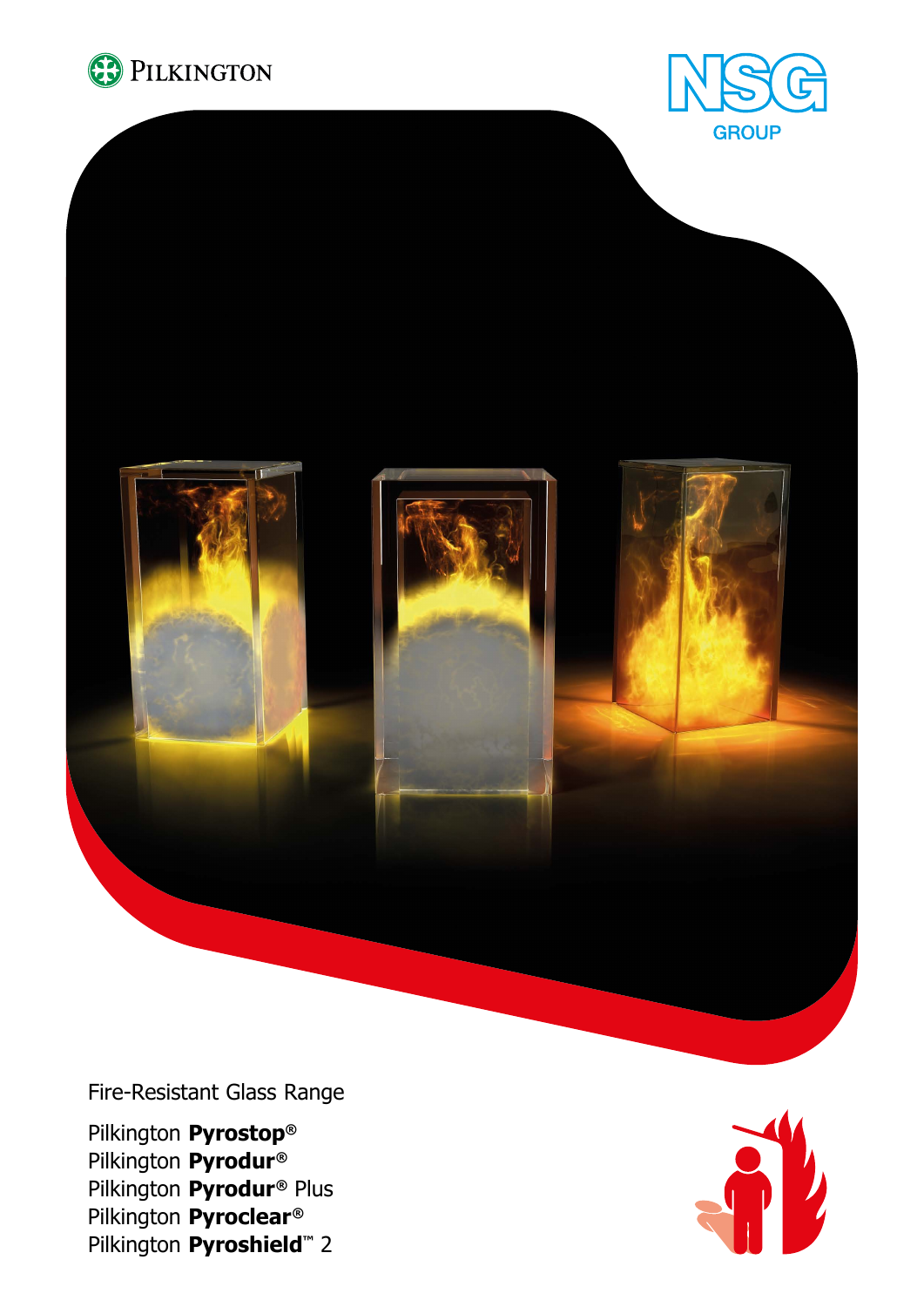- **Pilkington Pyrostop®**
- **Pilkington Pyrodur®**
- l Pilkington **Pyrodur®** Plus
- **Pilkington Pyroclear<sup>®</sup>**
- l Pilkington **Pyroshield™** 2



# **The UK's most versatile and reliable suite of fire-resistant glass solutions. Tried, tested, trusted.**

#### **Application**

- Doors and door sets, with side and over glazed panels, internal and external
- Glazed partitions and screen assemblies
- Units with integral blinds available
- Stairwells, lobbies and escape routes
- Protected fire fighter shafts
- Overhead glazing and façades
- Load-bearing glass floors (for safety, must be insulation rated)
- A wide range of practical framing options, glazing configurations and glass sizes. Available in a comprehensive size range and can be used in various combinations with other glass types in Insulating Glass Units (IGUs)

## **Key Guidance**

- Test evidence must be available, appropriate to the application
- Customers, installers and users should make sure that the test evidence is available and applicable
- The glazed system must be installed according to the evidence
- Edge protection tape must not be removed
- Please observe guidelines on product handling and storage

**Specifire our on-line specification tool – to help find the right glazing solution. www.pilkington.co.uk/specifire**



#### **Taking Responsibility**

The Regulatory Reform (Fire Safety) Order 2005 emphasizes responsibility in law for the provision of fire safety measures in buildings, starting with those in control of the premises. That includes suppliers and installers, who have a duty of care to ensure that the product is fit for purpose and appropriate.

## **Benefits**

- Comprehensive range of approvals for a wide range of applications
- Reliable and robust proprietary technologies backed by the renowned Pilkington brand
- Consistent and reproducible fire resistance performance, tested internally to our quality requirements
- Personal guidance on the key elements governing applications: regulations, legislation, fire safety principles, custom and design practice
- Fire test summaries provide ready reference support documentation
- All products in the range CE Marked and have their own DoP (Declaration of Performance)
- Certifire certification available, reference: CF5140, CF328, CF718
- Detailed guidance on glazing, handling, quality and product performance data, readily available as downloads

# **To find out more,**

**visit www.pilkington.co.uk/fire email pilkington@respond.uk.com or call our customer contact centre on 01744 692000.**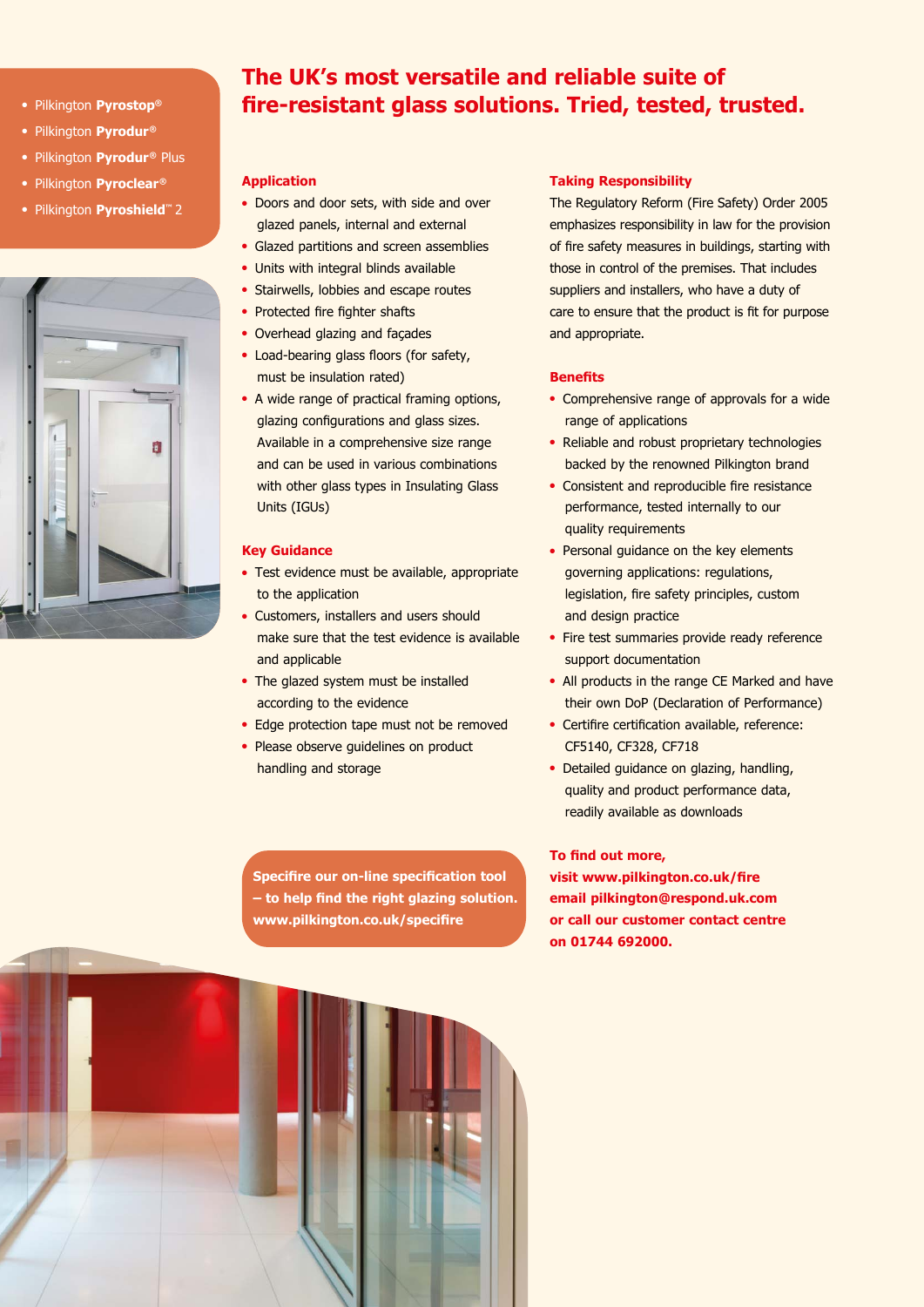

# **Insulation**

#### Pilkington **Pyrostop®**

- Highly successful intumescent technology
- Forms opaque and robust insulating barrier against heat, flames and fumes
- A sodium silicate interlayer (therefore not liable to flame or smoke on non-fire side)
- Classes 30, 60, 90, 120 and 180 minutes insulation & integrity (EI)<sup>(2)</sup>
- Impact safety up to class  $1(B)1^{(1)}$
- Extensively specified worldwide in timber and metal framing systems
- Good visual and optical quality

#### **Integrity**

### Pilkington **Pyrodur®**

- Based on intumescent technology
- Class 30 and 60 mins integrity  $(E)^{(2)}$
- Protection from radiant heat (EW30) and added insurance of insulation for 15 minutes (EI)(2)
- Impact safety class up to  $1(B)1^{(1)}$

#### Pilkington **Pyrodur®** Plus

- A unique and special intumescent technology
- Only 7 mm thick, integrity 30 minutes  $(E)^{(2)}$
- Protection from radiant heat (EW30) and added insurance of insulation for 15 minutes  $(EI)^{(2)}$
- Ideal for internal applications in partitions, doors and door set glazed screens
- $2(B)$ 2 impact safety class<sup>(1)</sup>
- Insulating Glazing Units also available

# Pilkington **Pyroshield™** 2

- Traditional Georgian wired glass
- Safety, 30 and 60 minutes integrity  $(E)^{(2)}$ , impact safety class  $3(B)3^{(1)}$
- Texture version integrity 30 minutes ( $E$ )<sup>(2)</sup>
- Extensively used by the trade over decades
- NEW test evidence for 60 minutes integrity (E)<sup>(2)</sup>

#### Pilkington **Pyroclear®**

- A unique, NEW, special modified toughened glass, 30 and 60 minutes integrity  $(E)^{(2)}$
- Designed for consistency: proprietary NSG processing technology, a special toughening specification and specific control criteria
- Product design and use backed by a new validated computer model
- Achieved 50 successive tests in timber frames before launch
- Less sensitive to edge cover relative to standard modified toughened glasses
- Impact safety  $1(C)1$ , i.e. at highest drop height in the impact test $(1)$
- Large sizes and flexible use in timber, metal and composite doors and screens
- Ideal for safe escape before fire conditions become untenable

#### **Fire resistance**

#### **Integrity**

A physical barrier against flames, smoke and fumes.

#### **Insulation**

A heat and physical barrier against fire, based on measured surface temperature limits under test in standard conditions. For protection against all heat, i.e. by conduction, radiation and convection.

#### **Protection from noise**

Pilkington **Pyrostop®** and Pilkington **Pyrodur®** provide good acoustic performance, which can be further enhanced in Insulating Glass Units and by combination with acoustic laminated glass. Acoustic design is now important for many situations, e.g. in schools, hospitals and offices. Options from  $R_{\nu}$ 34 to  $R_{\nu}$ 48 dB available.

#### **Notes:**

(1) BS EN 12600, Impact test and classification. Class C indicates mode of breakage as toughened safety glass. Class B indicates mode of breakage as toughened laminated glass. (2) BS EN 13501-2, Classification from fire resistance tests.  $I =$  Insulation;  $E =$  Integrity;  $W =$  radiation (not in UK regulations).